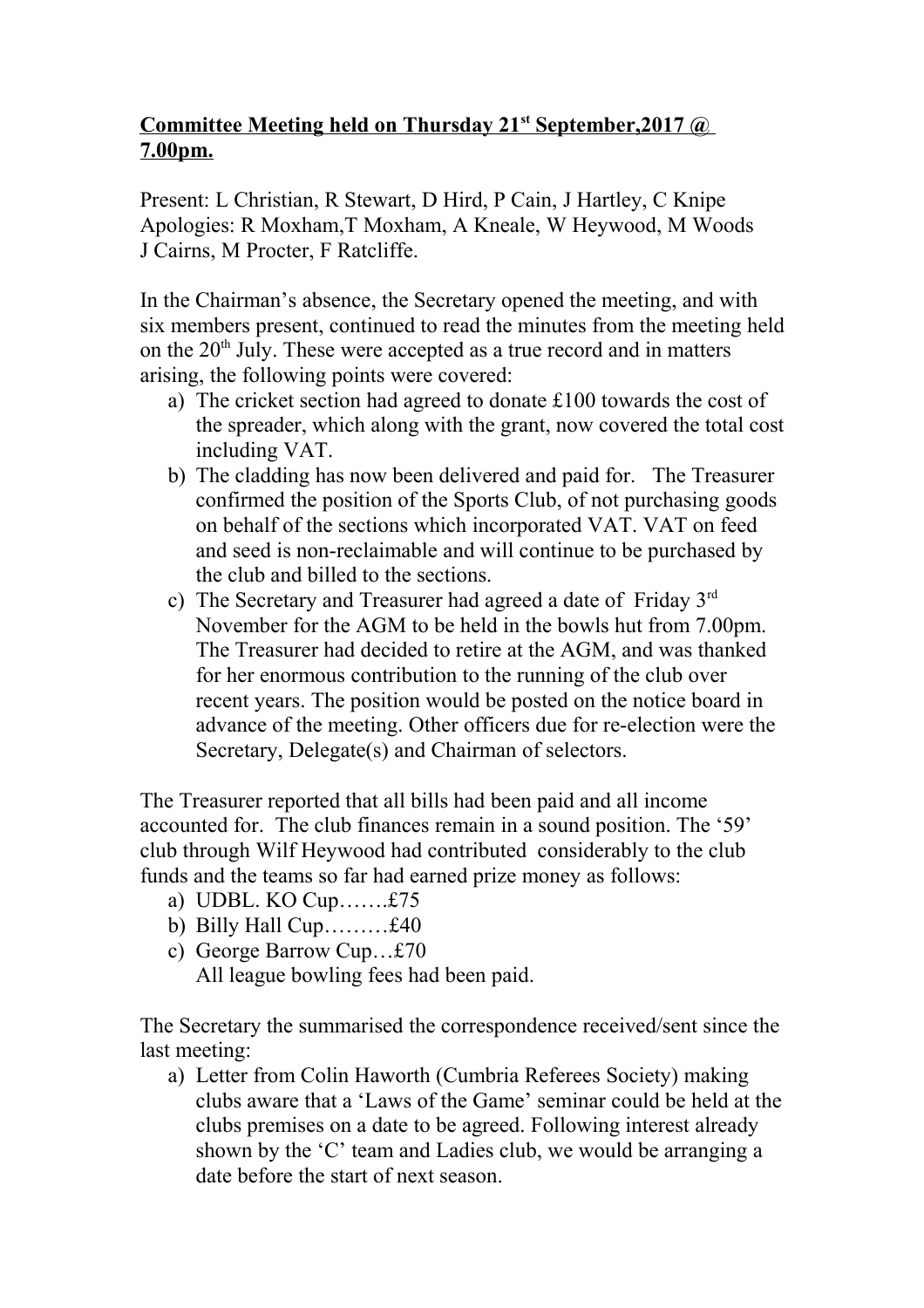- b) Notice of a seminar received from the County on the topic of a 'Safeguarding in Bowls Workshop' which was attended by Ray Williams on behalf of the club, at the Coop Bowling Club on Sunday  $20<sup>th</sup>$  August, and covered the guide lines and policy around the protection of children and vulnerable adults. Ray felt that our policy within our Constitution and Rules of Governance covered the subject well, other than reporting any individuals to the 'County' if disciplined for an offence.
- c) Letters to Handmark Engineering and Schofield Construction thanking them for their sponsorship.
- d) Quotes have been received from 'Optech Fibres' for replacement a lamp should we decide to replace the faulty lamp in the car park corner floodlight.
- e) Letter to Dennis Mowers complaining about poor quality parts which have led to the sports club spending excessive amounts over 4 years repairing the bowling green mower.

The Delegate reported that the UDBL were to put a motion forward at their AGM to scrap the "Loan Scheme". In addition to some uncertainty over the future of this rule in the FDBL, the delegate also reported that:

- a) As there are only 11 teams in div 1, only one team will be relegated from the  $1^{\text{st}}$  to  $2^{\text{nd}}$  div., but two teams to be promoted from the  $2^{\text{nd}}$ . The same will happen with div's 2 & 3.
- b) It looked more certain that the current rule on Fiday/Saturday fixtures would remain following threats from clubs to pull out of the league. The next league delegates meeting is scheduled for Wednesday  $27<sup>th</sup>$  Sept; will discover when the AGM is to be held and what mandates are to be voted on.
- c) Paul Bennett to be banned from next seasons £500 handicap following his retirement from this years event after winning his first round game.
- d) Aggregates no longer need to be posted at the green, as they now appear on the website.

The Secretary then reported on events that have taken place since the last meeting:

- a) Barbeque Day  $(23^{rd}$  July) 34 people attended and a nice profit was made on the day.
- b) Rotary night  $(3<sup>rd</sup> August) 15$  played in the match against Carnforth, a combination of singles and doubles games which the visitors won. Profits on the night enhanced the club funds.